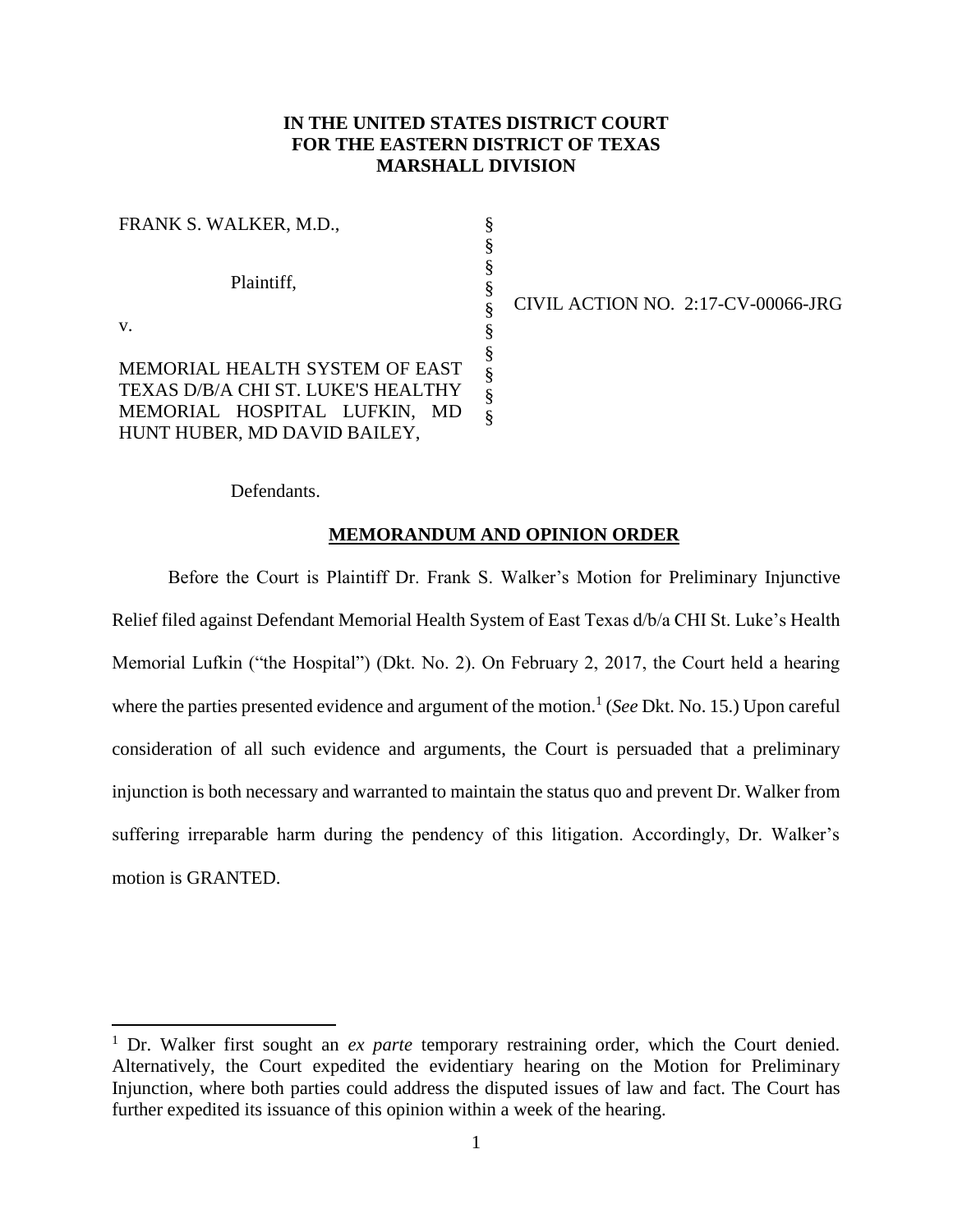## **BACKGROUND**

Dr. Walker is a physician who holds clinical privileges at the Hospital. These privileges permit him to perform certain surgeries, including major abdominal surgeries. Various issues arose in conjunction with Dr. Walker's treatment of two patients at the Hospital, culminating in peer review of Dr. Walker. Upon conclusion of this peer review, the Hospital's Medical Executive Committee ("MEC") made a series of recommendations regarding Dr. Walker. One recommendation in particular is at the center of the present dispute:

Dr. Walker is to have mandatory concurring proctoring under the supervision of a surgical proctor approved by MEC and appropriately credentialed, all at the expense of Dr. Walker. Dr. Walker will be required to have 5 bowel surgery cases proctored. The proctor will be required to submit progress reports to the MEC at intervals mutually agreed upon by the MEC and the proctor. The proctor shall not be a member of the current medical staff at CHI St. Luke's Health Memorial Lufkin or Livingston.

The MEC's recommendations were reviewed but ultimately upheld through an internal appellate process before being presented to the Hospital's Board of Directors. On December 19, 2016, the Board adopted the MEC's recommendation, requiring Dr. Walker to have five bowel surgery cases proctored at his expense.<sup>2</sup> The Board did not specify a timetable for completion of the proctored cases. A month later, the Hospital filed an adverse report of Dr. Walker with the National Practitioner Data Bank ("NPDB" or "Data Bank") disclosing the proctoring requirement and Publishing to the Data Bank that the basis for the action was Dr. Walker's "substandard or inadequate skill level."

 $\overline{a}$ 

 $2$  Following the initial MEC recommendations, Dr. Walker requested a hearing before a Medical Staff Fair Hearing Committee, as provided by the Hospital's bylaws. This committee, which was comprised of five physicians selected by the MEC, examined the relevant evidence and recommended rejecting all of the adverse actions recommended by the MEC, including the proctoring sanction.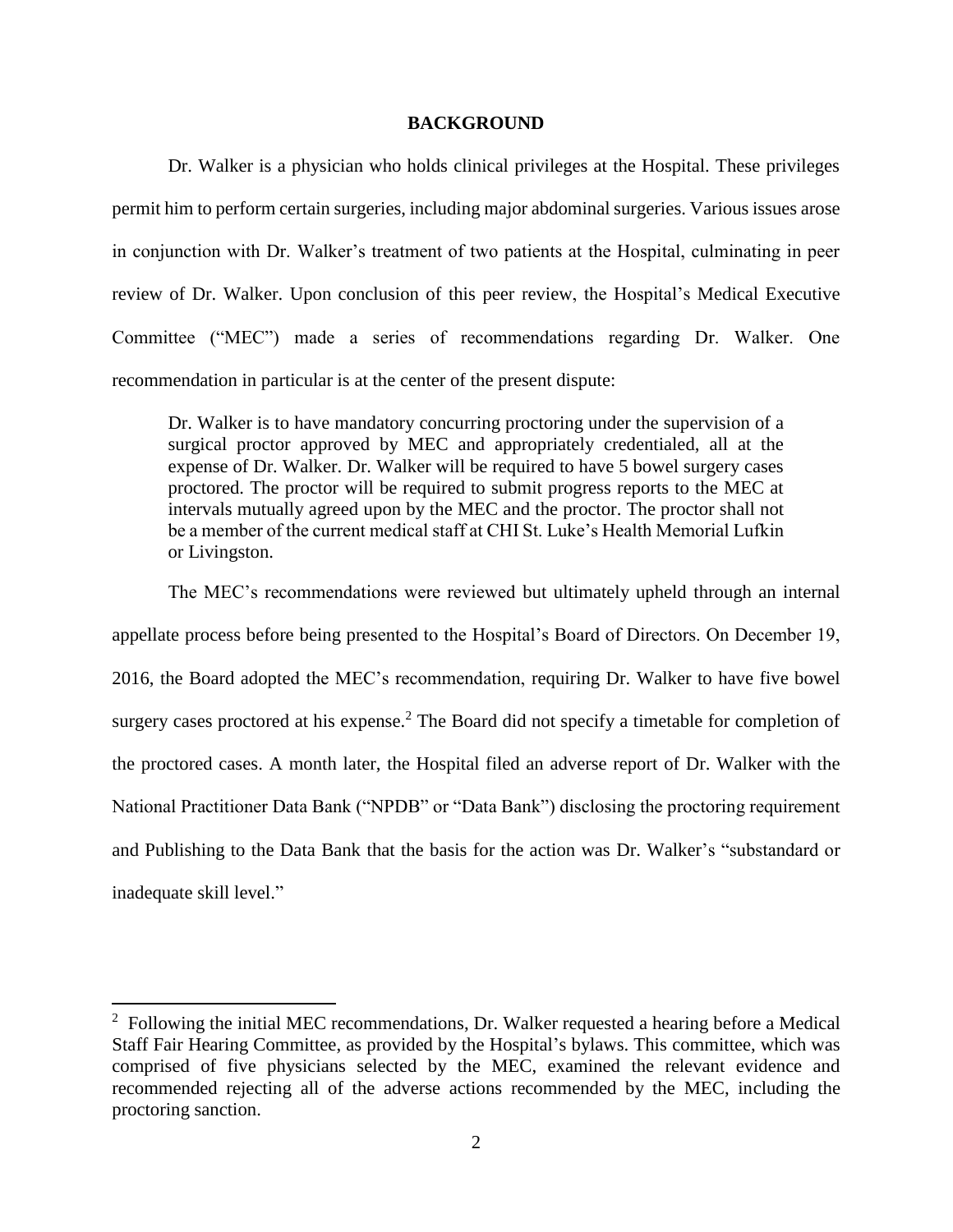In general, the Data Bank is a federal program that contains various negative information on health care practitioners including medical malpractice payments, adverse licensure actions, exclusions from Federal or State healthcare programs, and negative actions or reports made against practitioners by hospitals. Though not accessible by the general public, the Data Bank is accessible by Federal and State licensing authorities (including the Texas Medical Board), hospitals and other healthcare entities, and healthcare insurance providers.

The Data Bank was established in conjunction with the Health Care Quality Improvement Act ("HCQIA") in an effort to advance the quality of medical care by encouraging physicians to participate in peer review and by restricting the ability of incompetent physicians to move from state to state without disclosing their previous incompetent performance. *See* 42 U.S.C. § 11101. Ostensibly, practitioners with one or more adverse reports in the Databank may find it difficult to build or maintain their practices, as healthcare entities, including hospitals and health insurance companies, are likely reluctant to associate with practitioners who have been deemed incompetent through peer review.

Since an adverse report almost certainly proves detrimental to a practitioner's livelihood, healthcare entities must comply with several procedural and substantive requirements prior to filing such a report. Not every adverse peer review or sanction is reportable. For example, and critical to the resolution of this matter, proctoring sanctions are only reportable if a proctor is assigned to the practitioner "for a period longer than 30 days." *See* 42 U.S.C. § 11133(a)(1)(A); NPDB Guidebook at E-37.<sup>3</sup> Proctoring sanctions that do not last longer than 30 days, however, are not considered a restriction of clinical privileges and "should not be reported to the NPDB." NPDB Guidebook at E-37.

 $\overline{a}$ 

<sup>&</sup>lt;sup>3</sup> The NPDB Guidebook is available at https://www.npdb.hrsa.gov/resources/NPDBguidebook.pdf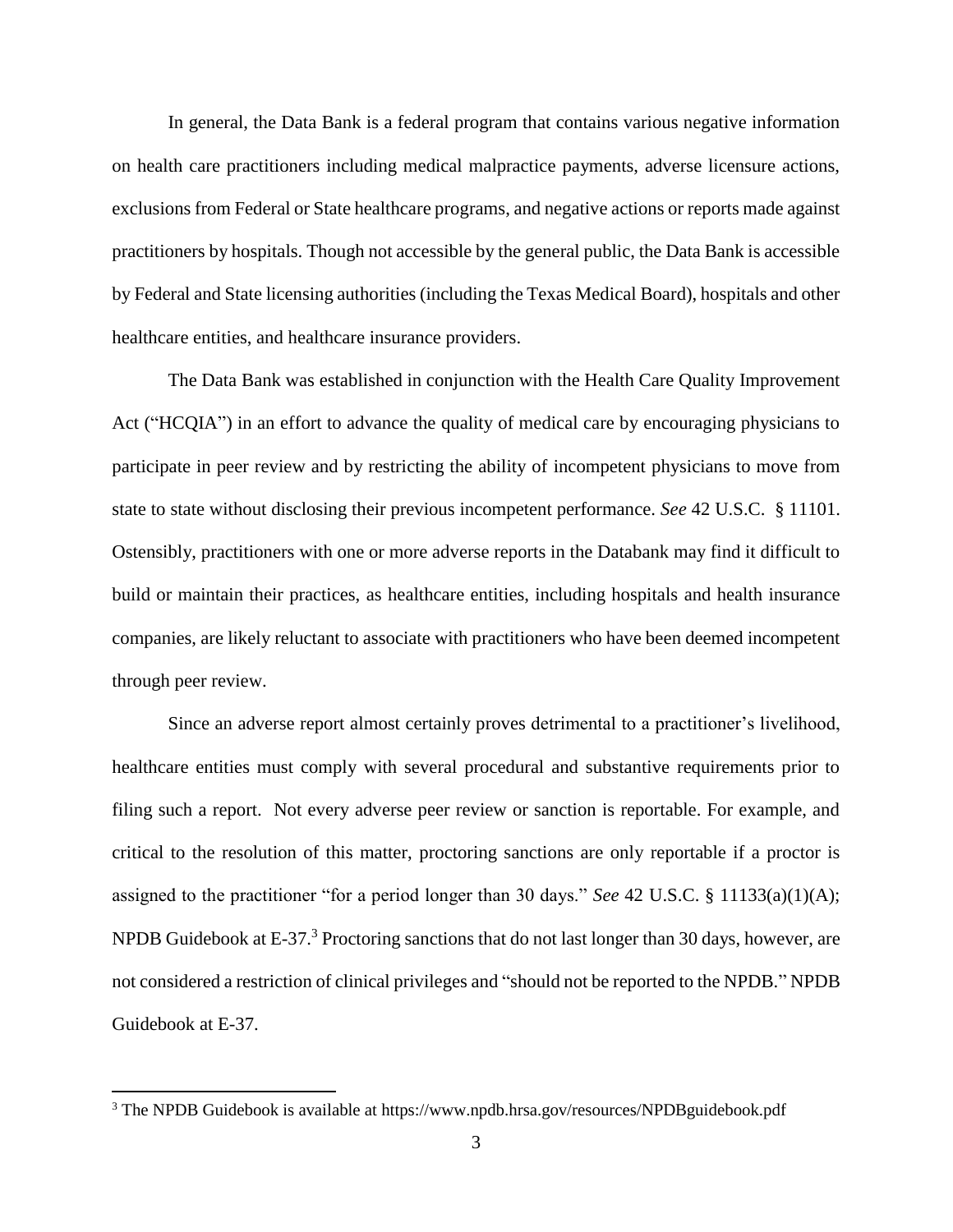Following the Hospital's adverse report to the NPDB, Dr. Walker lodged an administrative dispute of the report and filed this action seeking immediate injunctive relief. During the pendency of Dr. Walker's motion for injunctive relief, the Texas Medical Board became aware through the Data Bank of the Hospital's adverse report and initiated a formal review of Dr. Walker's conduct.

## **LEGAL STANDARD**

An applicant is entitled to a preliminary injunction if he or she can show: (1) a substantial likelihood of success on the merits of the claim; (2) a substantial threat of irreparable injury or harm for which there is no adequate remedy at law; (3) that the threatened injury to the applicant outweighs any harm that the injunction might cause to the defendant; and (4) that the injunction will not disserve the public interest. *DSC Commc'ns Corp. v. DGI Techs., Inc.*, 81 F.3d 597, 600 (5th Cir. 1996). Issuance of a preliminary injunction is within the discretion of the Court. *Texas v. United States*, 809 F.3d 134 (5th Cir. 2015). Findings of fact are subject to a clearly-erroneous standard of review, while conclusions of law are subject to a broad review. *Janvey v. Alquire*, 647 F.3d 585, 591-92 (5th. Cir. 2011).

## **ANALYSIS**

## **A. Right to Injunctive Relief Under HCQIA**

As a threshold matter, the Hospital contends that the Court lacks authority to issue a preliminary injunction because HCQIA does not provide a private right of action. In pursuing this argument, the Hospital misreads the complaint and disregards binding Fifth Circuit precedent.

First, Dr. Walker's claims are not brought as a private right of action under HCQIA. Dr. Walker's complaint states the following causes of action: (1) business disparagement; (2) tortious interference with contract and prospective business relations; (3) racial discrimination under 42 U.S.C. § 1981; (4) breach of contract; and (5) declaratory judgment under 28 U.S.C. §§ 2201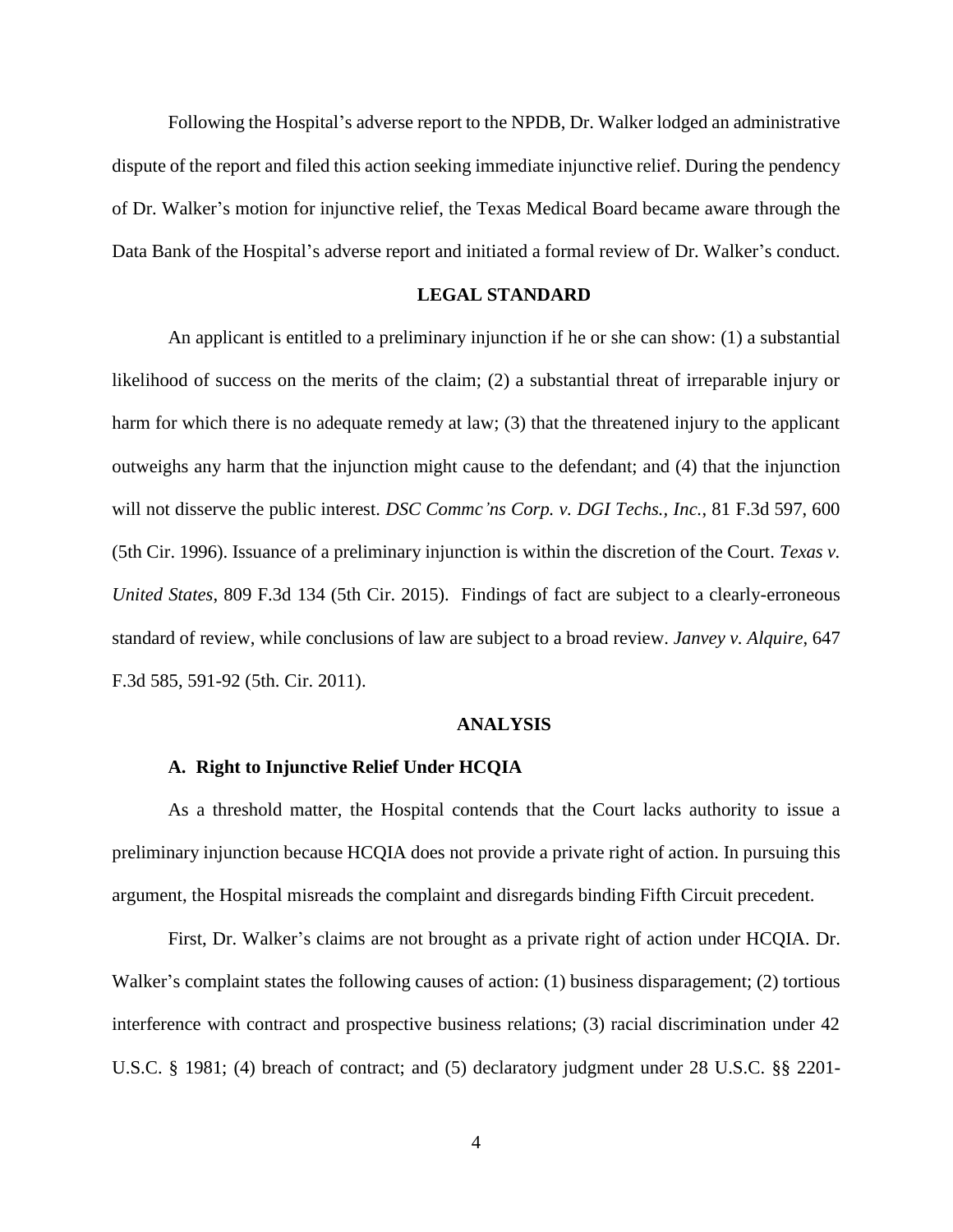2202. (Dkt. No. 1.) While it is true that the resolution of this case necessarily *involves* interpreting provisions of HCQIA, the premise that Dr. Walker is asserting a private right of action *under*  HCQIA is not supported by the complaint.

Second, the Fifth Circuit has made clear in *Poliner v. Texas Health Systems* that "[t]he doors of the courts remain open to doctors who are subjected to unjustified or malicious peer review, and they may seek appropriate injunctive and declaratory relief in response to such treatment." 537 F.3d 368, 381 (5th Cir. 2008). The injunctive and declaratory relief sought by Dr. Walker in the present motion is precisely the sort authorized by *Poliner*. Rather than even address or distinguish this broad, binding precedent, the Hospital obfuscates the case law and urges the Court to rely on non-binding precedent from other district courts and state courts. While HCQIA immunity may ultimately bar Dr. Walker from recovering money damages, the Court need not resolve that issue at this juncture. The motion before the Court concerns only injunctive relief, which is not subject to HCQIA immunity. *Id.* ("Congress limited the reach of [HCQIA] immunity to money damages.").

#### **B. Likelihood of Success on the Merits**

To demonstrate a likelihood of success on the merits, Dr. Walker must demonstrate that the Hospital's adverse report to the NPDB was likely improper under the governing statutes and guidelines. Dr. Walker is not required to demonstrate that he will ultimately prevail on his claim for money damages. The Court finds that Dr. Walker has satisfied this element.

The parties agree that the underlying issue turns on whether the sanction handed down from the Board qualifies as a proctoring assignment "for a period of longer than 30 days." *See* 42 U.S.C. § 11133(a)(1)(A); NPDB Guidebook at E-37. If the proctoring assignment does not satisfy this requirement, then it is considered a non-reportable sanction. The Hospital contends that since 30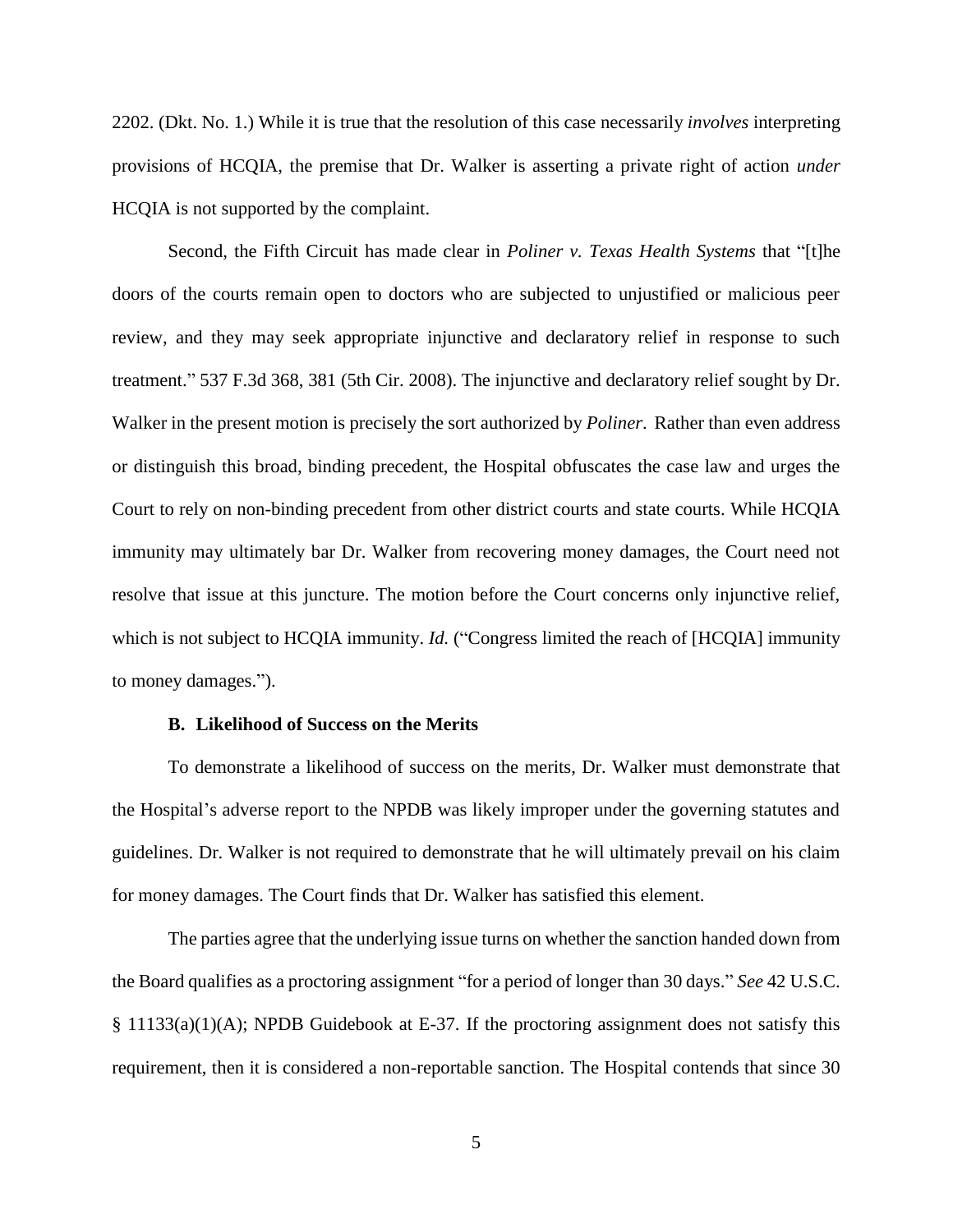days passed without Dr. Walker completing five proctored bowel surgery cases, the 30-day requirement has been satisfied and the Hospital is required to file an adverse report with the NPDB. Dr. Walker responds that the terms of the proctoring sanction contain no temporal limitations the five qualifying cases could be completed within a week, a year, or longer.

The Court agrees with Dr. Walker. The terms of the Board's proctoring sanction do not specify the duration of the proctoring assignment, and thus are not reportable. When Congress authored HCQIA, it decided to set a bright-line temporal threshold of 30 days for reportable proctoring sanctions. This requirement gives hospitals and practitioners certainty regarding which proctoring sanctions are reportable. Whether a proctoring sanction is reportable should be established by the terms of the sanction at the time it is delivered, not by whether, in fact, it takes more than 30 days to satisfy the requirement. To find otherwise would lead to absurd results. For instance, a sanctioned surgeon in a busy Dallas hospital may be able to quickly find a proctor and complete the set number of cases within 30 days. In contrast, a surgeon in a Lufkin hosptial given an identical sanction may be unable to promptly secure a proctor and complete the set number of cases within 30 days. In this scenario, though given precisely the same proctoring sanction, the Dallas surgeon would not be reported to the NPDB, and the Lufkin surgeon would be reported. The Court declines to read the NPDB reporting requirement in such a way that discriminates against practitioners in rural communities.

Reading the sanction as it is written and not in light of what actually transpires comports with other judicial doctrines of interpretation. For instance, when determining the applicability of the Statute of Frauds, courts interpret the one-year requirement to mean that performance necessarily takes over a year, not whether it turns out, after the fact, that performance was not completed in less than a year. *See Cunningham v. Healthco. Inc.*, 824 F.2d 1448, 1455 (5th Cir.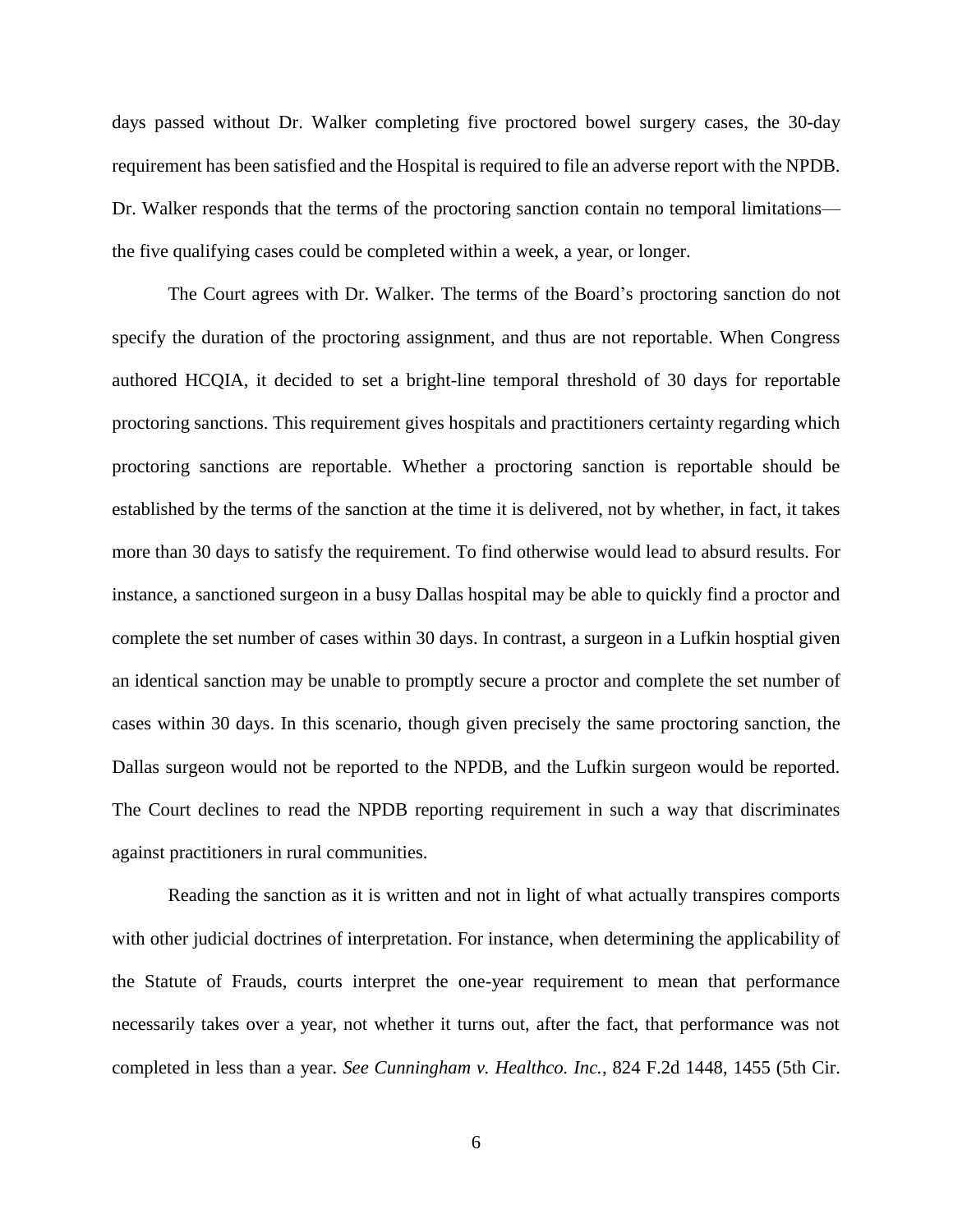1987). Here, since the proctoring sanction against Dr. Walker did not necessarily last "for a period longer than 30 days," the Court will not look back with the benefit of hindsight to determine whether, in fact, 30 days have passed prior to completion of the set number of cases.

Although the Hospital was aware of the reporting requirements (including the 30-day requirement) set forth by HCQIA and the NPDB Guidelines and had access to competent legal counsel, it nevertheless decided to adopt a proctoring requirement that is silent as to duration. It offered no explanation for such silence. The Hospital could have easily drafted a sanction against Dr. Walker that would have both addressed the 30-day requirement and specified the number of proctored cases Dr. Walker must complete. For example, the sanction could have required Dr. Walker to receive proctoring for 5 bowel surgery cases which procedures "shall not be completed within less than 30 days." The language employed by the Hospital could have easily been drafted to trigger or not trigger the reporting requirement. Why the Hospital failed to do so is a mystery. That they failed to do so is unquestioned.

## **C. Irreparable Harm**

An adverse report on the NPDB that deems a surgeon to have "substandard or inadequate skill" is intrinsically harmful to that surgeon's practice, professional reputation, and livelihood. At the hearing, testimony was elicited that any hospital at which Dr. Walker presently holds privileges or at which Dr. Walker might seek future privileges would have access to the adverse report. Indeed, every hospital, managed care organization, or physician employer that might be interested in hiring or contracting with Dr. Walker is required to query the NPDB. The presence of the adverse report carries an indelible stigma that diminishes Dr. Walker's reputation and calls into question his ability to render competent medical services. An erroneously filed report announcing to all interested parties that a physician has been sanctioned, suspended, or lacks the adequate skill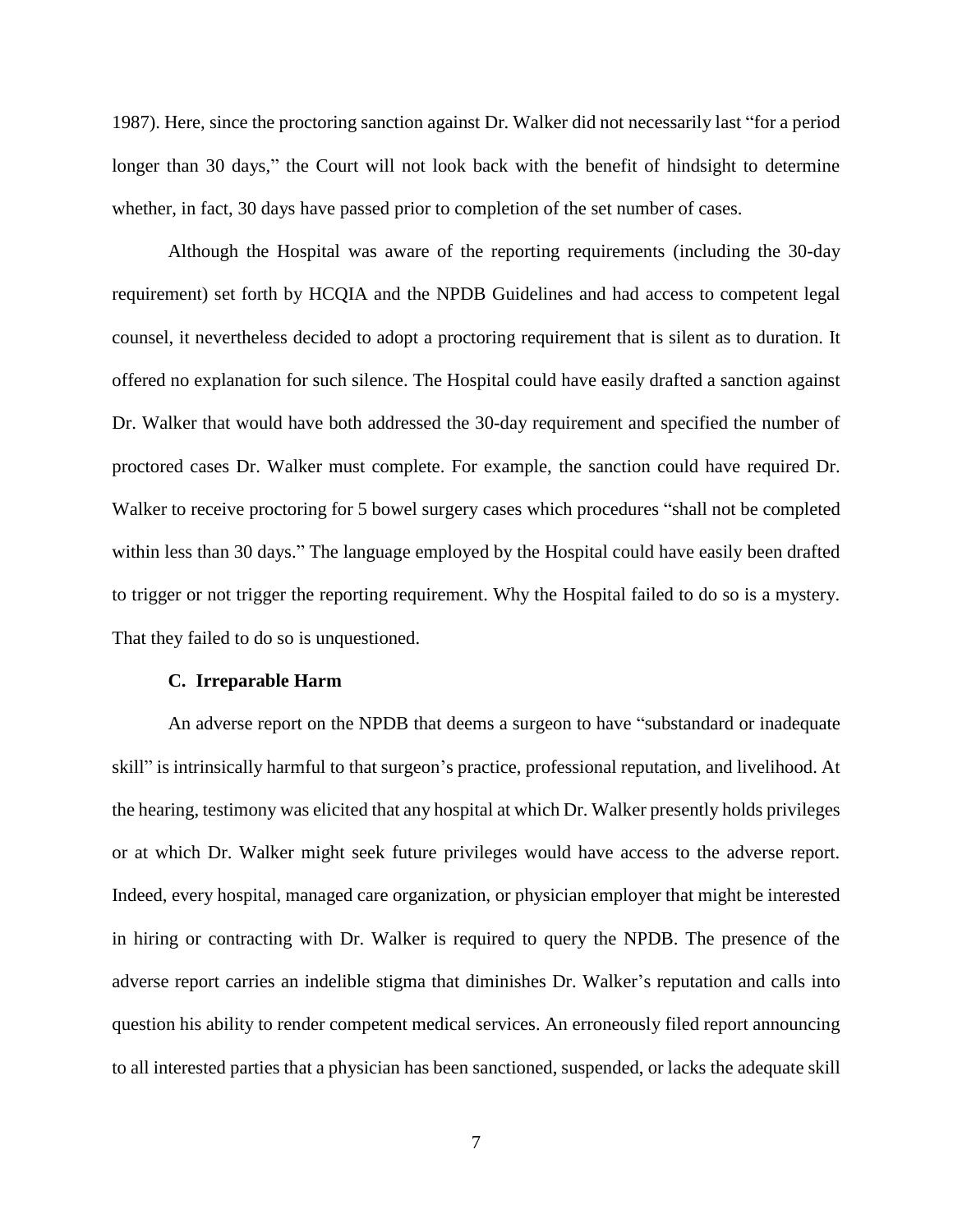to practice medicine carries with it the potential to immediately and irrevocably harm that physician and his practice. This stigma and reputational harm poses a substantial threat to Dr. Walker's ability to gain or maintain employment to support his practice.

At the hearing, Dr. Walker presented evidence of other sources of imminent harm. For instance, it is undisputed that medical malpractice insurance carriers will be made aware of the adverse report and likely increase Dr. Walker's insurance premiums or drop him from their coverage altogether when his policy is up for renewal later this month. Additionally, based solely on the Hospital's report, the Texas Medical Board has already launched a review of Dr. Walker to determine whether he has violated the Medical Practice Act. This review could culminate in an official investigation and restrictions on Dr. Walker's ability to practice medicine in Texas.

In response, the Hospital argues there can be no irreparable harm until Dr. Walker exhausts all available administrative remedies. To be sure, Dr. Walker is permitted to file, and indeed has filed, a dispute of the NPDB report. The Court recognizes that, as a general rule, parties must, "exhaust prescribed administrative remedies before seeking relief from the federal courts." *McCarthy v. Madigan*, 503 U.S. 140, 144-45 (1992). However, where the administrative remedies are not expressly shown to require prior exhaustion, the Supreme Court has listed three situations where the individual's interests weigh against such: (1) where "requiring resort to the administrative remedy may occasion undue prejudice to subsequent assertion of a court action"; (2) where the agency lacks power to grant effective relief; and (3) where the agency is "shown to be biased or has otherwise predetermined the issue before it." *Id.* at 146-48.

Without reaching the second or third categories, the Court finds that requiring Dr. Walker to first spend, at a minimum, many months exhausting his administrative remedies would occasion the sort of undue prejudice alluded to by the Supreme Court. The injunctive relief that Dr. Walker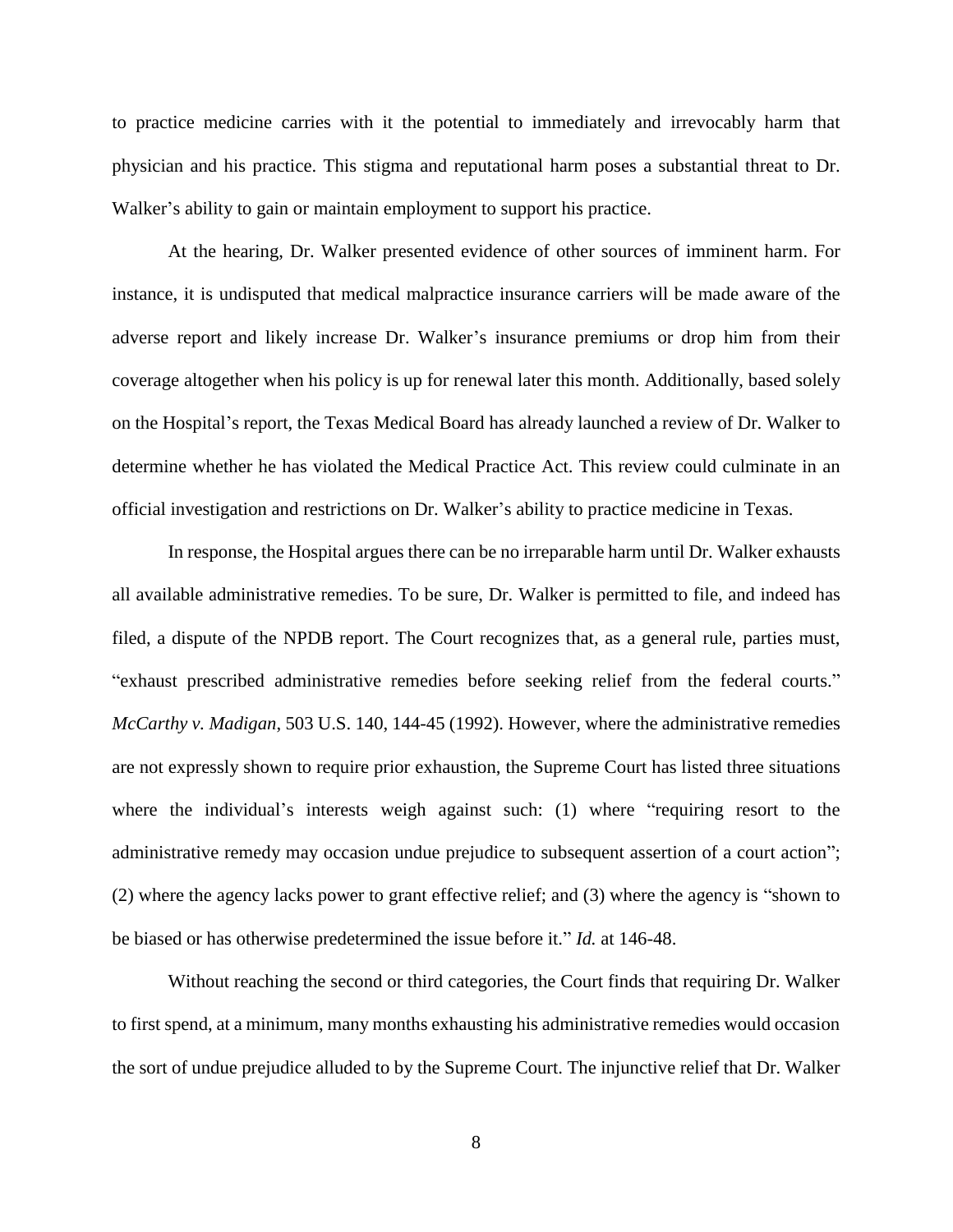seeks is very time sensitive, and the dissemination of this report throughout the relevant medical community is a bell that cannot otherwise be unrung. Moreover, even if Dr. Walker is able to overcome the high hurdle of HCQIA immunity, the wide array of professional, reputational, and economic injuries which Dr. Walker faces is difficult to quantify, rendering a remedy at law insufficient. Having considered the totality of the circumstances, the Court is persuaded that Dr. Walker faces imminent irreparable harm, and any further delay would severely prejudice Dr. Walker and dilute the impact of both injunctive and declaratory relief.

#### **D. Balancing Harm**

The prospective harm that Dr. Walker faces has been described in detail above. On the other side of the ledger, the Hospital claims that a court-ordered injunction would force the Hospital "to violate federal law by not making the report." (Dkt. No. 10 at 13.) This is not a credible argument. It is the province of the federal courts—not the Hospital—to determine the requirements of HCQIA, a federal statute. Any injunctive relief ordered by the Court would compel the Hospital to comply with federal law, not violate it.

#### **E. Public Interest**

Finally, the Court finds that a preliminary injunction will not disserve the public's interest. Congress has already considered the competing interests of the public and medical practitioners and determined that some (but not all) actions against practitioners are reportable. Congress drew a bright-line temporal standard. Proctoring sanctions in excess of 30 days must be reported; all other proctoring sanctions are not reportable. The Court has found that the proctoring sanctions placed on Dr. Walker are not reportable and sees no basis to second guess this Congressional policy determination under these circumstances. To hold otherwise would simply read the 30-day